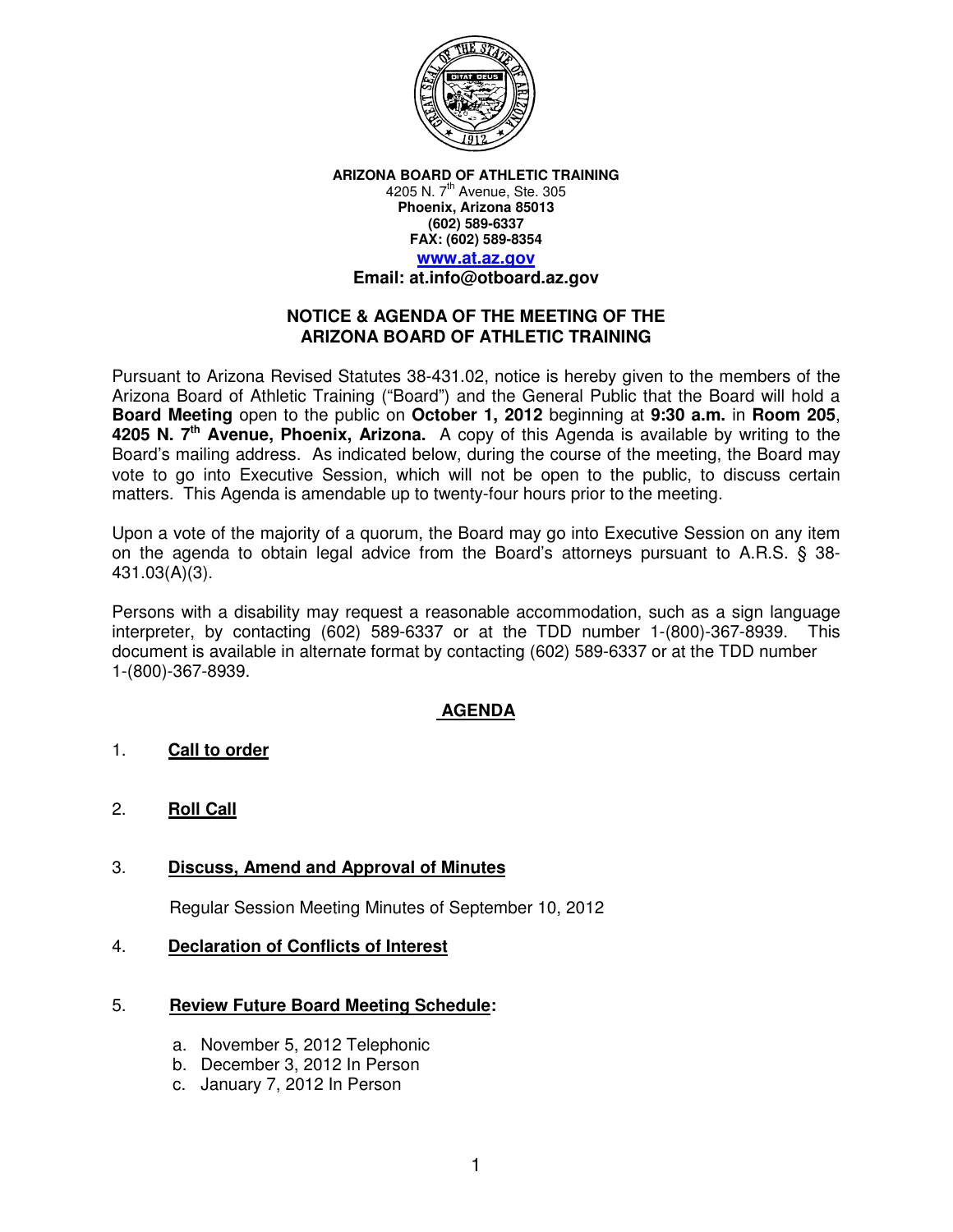# 6. **Review, Discussion, and Possible Action - Complaints, Investigations & Compliance**

## a. **Initial Review of Complaints**

There are no new complaints

## b. **Open Complaints and Investigations**

Michael Aaron Cox, ATC Lic. # 0427

### c. **Disciplinary Status Report**

- 1. Mohammed Mirza, ATC Lic. # 0924, complaint number 12-AT-0924
- 2. Ryan Pinson, ATC Lic. # 0238, complaint number 10-AT-0238
- 3. Jeffrey Schrock, ATC Lic. # 0672, complaint number 11-AT-0672
- 4. Glenn Steele, ATC Lic. #0341, complaint number 11-AT-0341
- 5. Chad Cook, ATC Lic. # 1092, complaint number 12-AT-1092
- 6. Ricardo Moreno, ATC Lic. # 0281, complaint # 12-AT-0281
- 7. Jennifer Hoenig, ATC Lic. # 1162, complaint # 12-AT-1162

### d. **Informal Interviews**

There are no informal interviews.

### 7. **Review, Discussion, and Possible Action – Applications for Licensure**

Upon a vote of the majority of a quorum, the Board may go into Executive Session on the following items, pursuant to A.R.S. § 38-431.03(A)(2) to review and discuss records exempt by law from public inspection, including the receipt and discussion of information or testimony that is specifically required to be maintained as confidential by state or federal law.

- a. Initial applications: See attached listing
- b. Renewal applications: See attached listing
- c. Renewal applications: (Expired License)
- d. Incomplete applications: None

### 8. **Review, Discussion, and Possible Action - Other Business**

- a. Board member discussion regarding ideas for future agendas
- b. The future of the entry level masters program for athletic trainers.
- c. Update on the ATA/Board relationship.
- d. Transcript received from Andrew Powers.

### 9. **Review, Discussion, and Possible Action Regarding AZ DPS Background Reports**

No reports to review